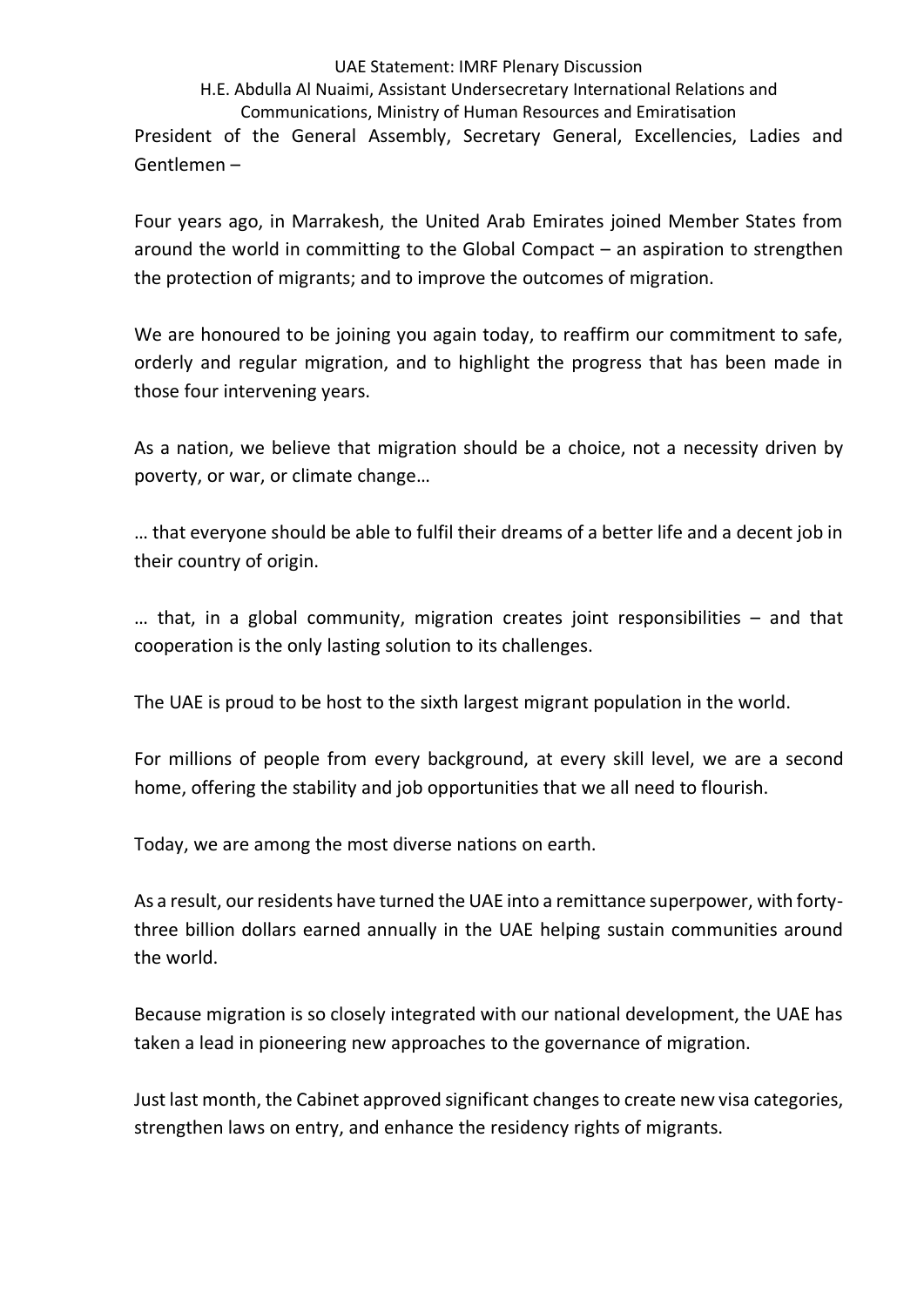UAE Statement: IMRF Plenary Discussion

## H.E. Abdulla Al Nuaimi, Assistant Undersecretary International Relations and Communications, Ministry of Human Resources and Emiratisation

During our Chairmanship of the GFMD in 2020, we introduced, for the first time, discussion of the impact of the future of work on migrants – and have championed a human-centric approach.

And as host of COP 28, we will ensure that understanding the links between climate change and migration remains high on the agenda.

But today we join you in recognising that more needs to be done, nationally, regionally and globally, and in committing to further action to uphold the value and dignity of migrants and their families.

We will continue to put data at the forefront of our labour and migration policy development; to reduce irregular migration by taking action to meet the Sustainable Development Goals; and to fight the evils of human trafficking and people smuggling.

In the aftermath of the shock of the COVID-19 pandemic, we will work towards a more inclusive and collaborative world, including by promoting faster, more secure and costeffective remittance transfers, which have been a lifeline for migrant communities.

We will pay particular attention to the needs of children and young migrants; and we will promote initiatives that are gender-responsive.

And, as Permanent Secretariat of the Abu Dhabi Dialogue, we will continue to support other Member States' implementation of the GCM and to advocate for the role of regional and global processes in building trust and establishing the partnerships that drive development.

We believe that, to be successful, the Global Compact must remain an aspiration for all.

Nonetheless, I am confident that the UAE has achieved a great deal in the last four years, and I would like to pay tribute to the Compact in helping to guide the way.

Allow me to conclude by congratulating the Office of the President of the General Assembly, the Migration Network and IOM for their successful organisation of this International Forum.

We look forward to seeing you here again in 2026.